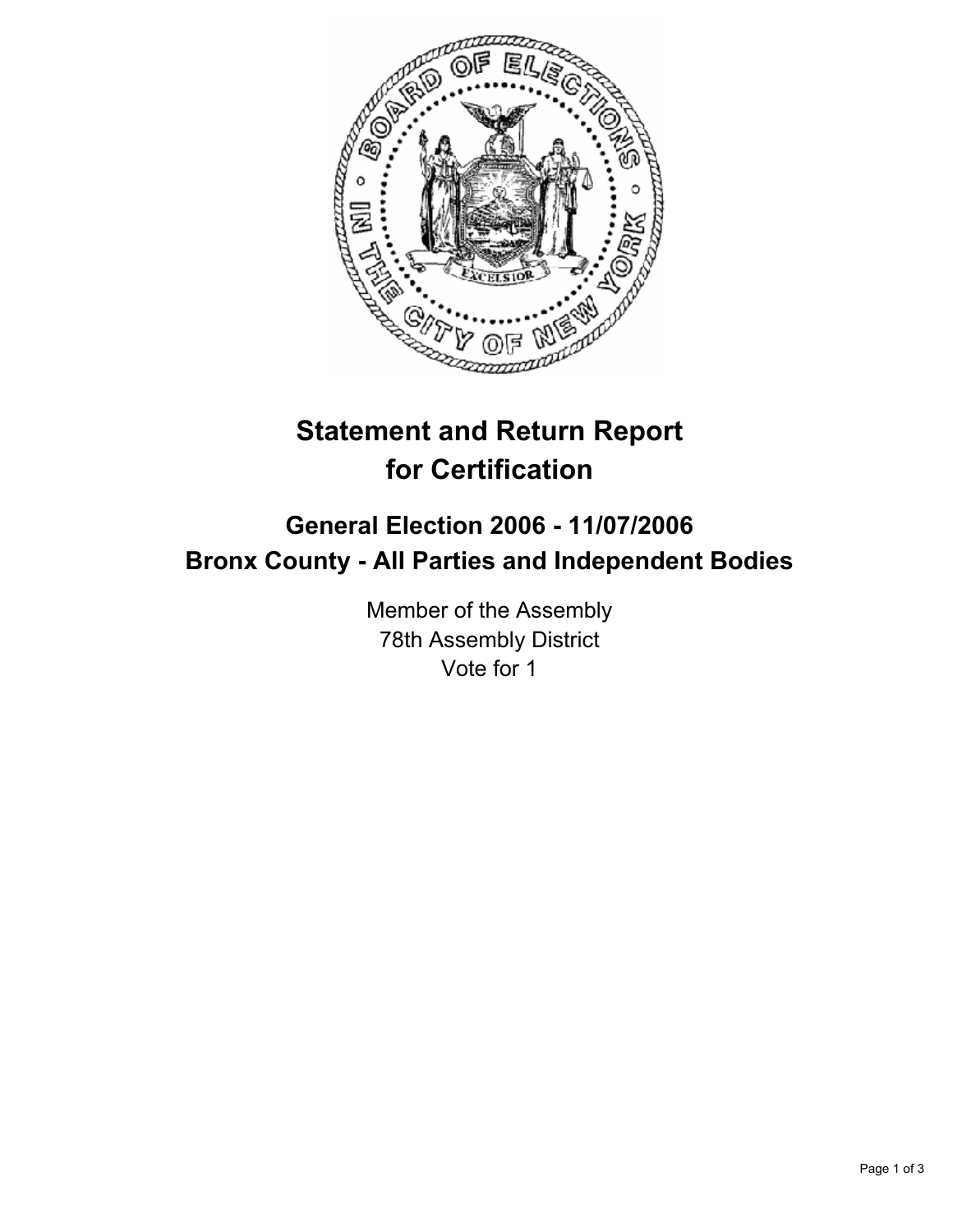

## **Assembly District 78**

| PUBLIC COUNTER                    | 11,425 |
|-----------------------------------|--------|
| <b>EMERGENCY</b>                  | 17     |
| ABSENTEE/MILITARY                 | 273    |
| <b>AFFIDAVIT</b>                  | 366    |
| <b>Total Ballots</b>              | 12,146 |
| WILLIAM J SULLIVAN (REPUBLICAN)   | 798    |
| <b>JOSE RIVERA (DEMOCRATIC)</b>   | 8,421  |
| WILLIAM J SULLIVAN (CONSERVATIVE) | 172    |
| <b>Total Votes</b>                | 9,391  |
| Unrecorded                        | 2,755  |
|                                   |        |